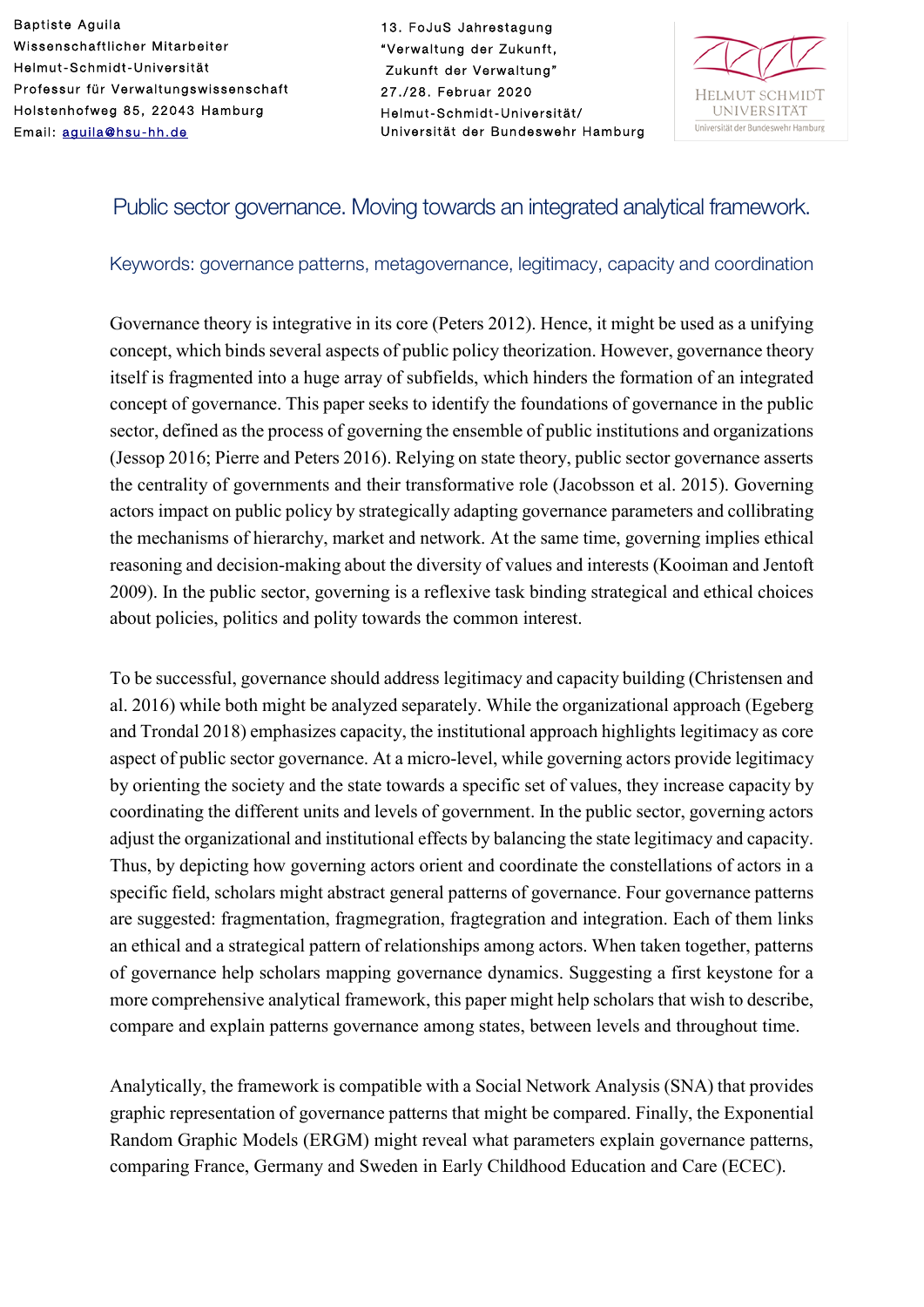## Analytical Framework for Governance and Patterns of Governance



Picture 1. Analytical Framework for Governance

Source: Author



Picture 2. Extended Analytical Framework for Governance

Source: Author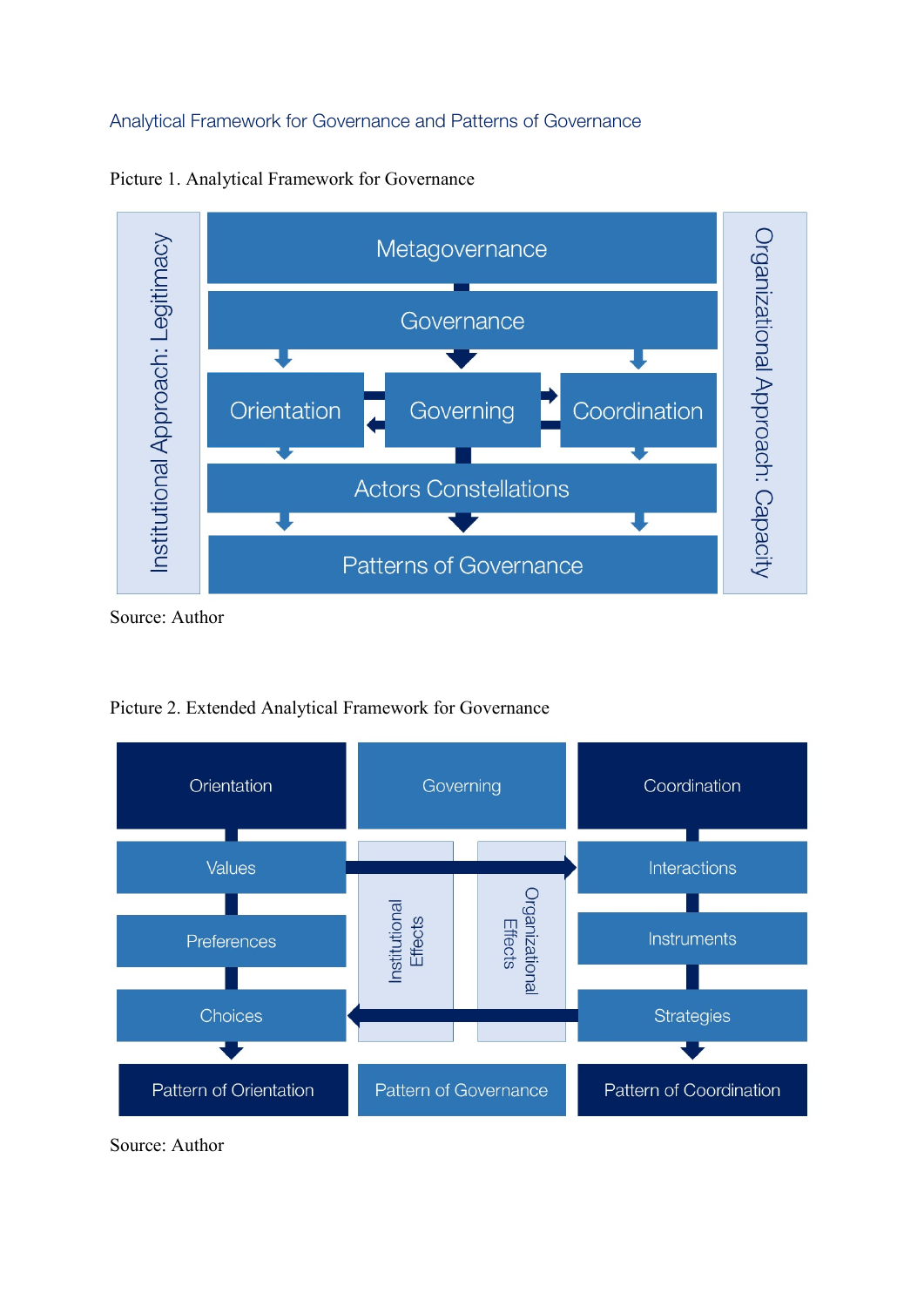![](_page_2_Figure_0.jpeg)

| <b>Patterns of Governance</b> |                   | Coordination      |               |
|-------------------------------|-------------------|-------------------|---------------|
|                               |                   | <b>Divergence</b> | Convergence   |
| Orientation                   | <b>Divergence</b> | Fragmentation     | Fragmegration |
|                               | Convergence       | Fragtegration     | Integration   |

Source: Author

## Picture 4. Pattern of Governance in Sweden

![](_page_2_Figure_4.jpeg)

Source: Author